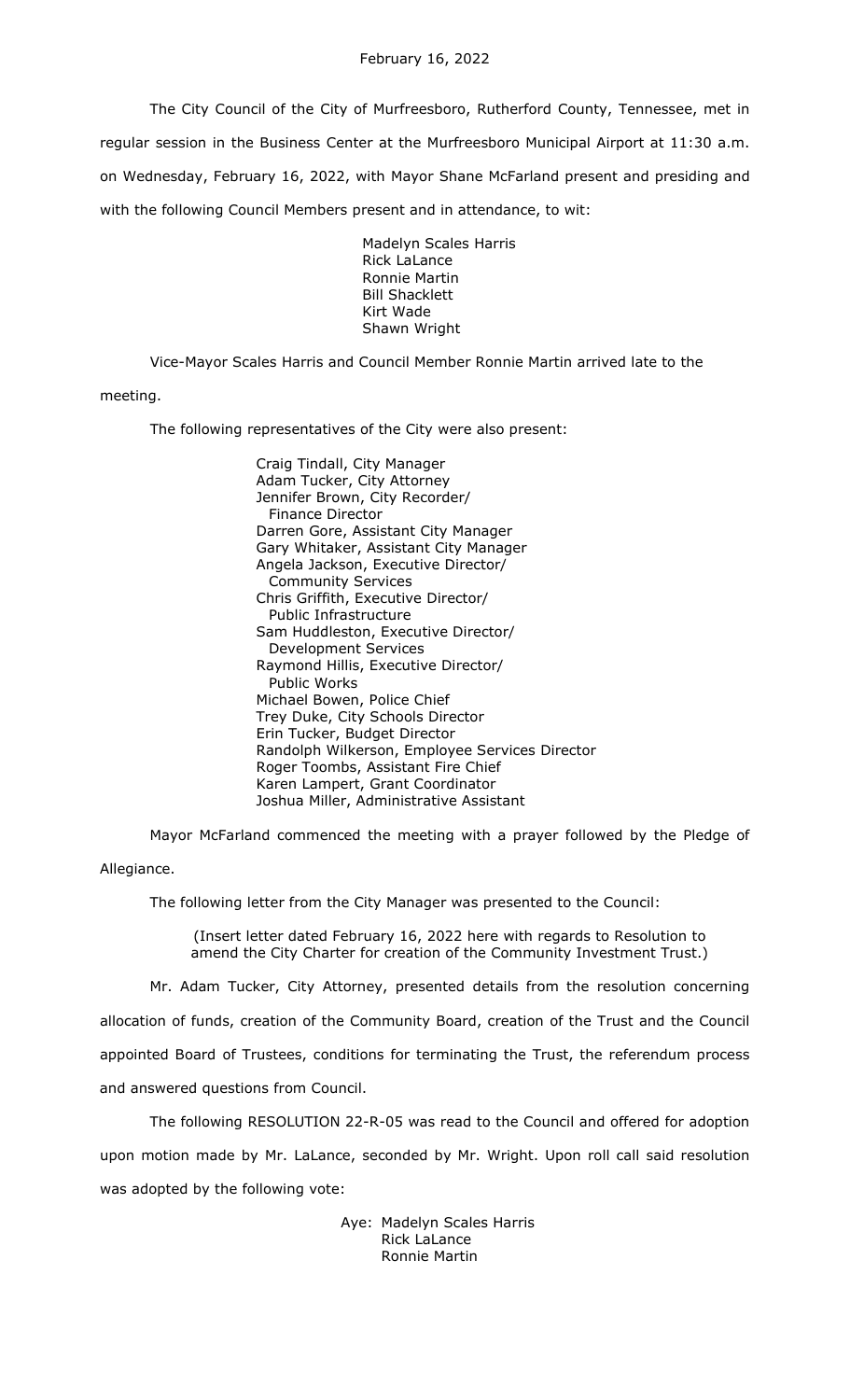Bill Shacklett Kirt Wade Shawn Wright Shane McFarland

Nay: None

(Insert RESOLUTION 22-R-05 here requesting the Tennessee General Assembly pass a Private Act amending the Murfreesboro City Charter by creating a Community Investment Trust to be funded initially from the proceeds of the City's sale of the Murfreesboro Electric Department.)

The following letter from the Budget Director was presented to the Council:

(Insert letter dated February 16, 2022 here with regards to issuance of General Obligation Debt.)

The following RESOLUTION 22-R-06 was read to the Council and offered for adoption

upon motion made by Mr. Wade, seconded by Mr. Shacklett. Upon roll call said resolution was adopted by the following vote:

> Aye: Madelyn Scales Harris Ronnie Martin Bill Shacklett Kirt Wade Shawn Wright Shane McFarland

Nay: None

Abstain: Rick LaLance

(Insert RESOLUTION 22-R-06 here authorizing the issuance of general obligation bonds by the City of Murfreesboro, Tennessee, of not to exceed fifty-seven million dollars (\$57,000,000) to provide funding for certain public works projects, and to fund the incidental and necessary expenses related thereto.)

The following RESOLUTION 22-R-07 was read to the Council and offered for adoption

upon motion made by Mr. Wade, seconded by Mr. Shacklett. Upon roll call said resolution was adopted by the following vote:

> Aye: Madelyn Scales Harris Ronnie Martin Bill Shacklett Kirt Wade Shawn Wright Shane McFarland

Nay: None

Abstain: Rick LaLance

(Insert RESOLUTION 22-R-07 here authorizing the issuance of general obligation bonds of the City of Murfreesboro, Tennessee in the aggregate principal amount of not to exceed fifty-seven million dollars (\$57,000,000), in one or more series; making provision for the issuance, sale and payment of said bonds, establishing the terms thereof and the disposition of proceeds therefrom; and providing for the levy of taxes for the payment of principal of, premium, if any, and interest on the bonds.)

The following letter from the Budget Director was presented to the Council:

(Insert letter dated February 16, 2022 here with regards to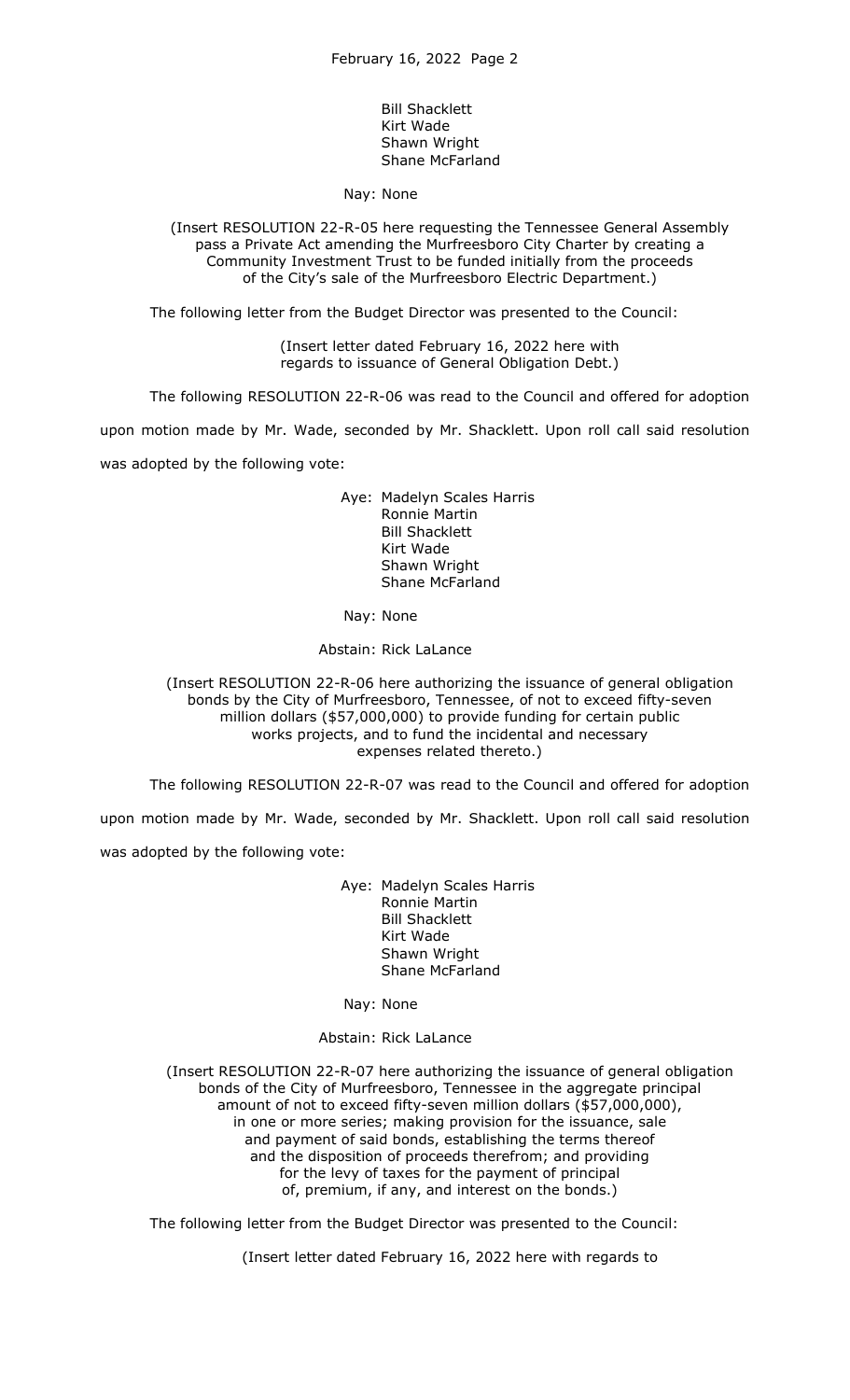## February 16, 2022 Page 3

## Fiscal Year 2022 Budget Amendment Ordinance 22-O-01.)

An ordinance, entitled "ORDINANCE 22-O-01 amending the 2021-2022 Budget (4th Amendment)," was read to the Council and offered for passage on first reading upon motion made by Mr. LaLance, seconded by Mr. Wade. Upon roll call said ordinance was passed on first reading by the following vote:

> Aye: Madelyn Scales Harris Ronnie Martin Bill Shacklett Kirt Wade Shawn Wright Shane McFarland

Nay: None

The following letter from the Grant Coordinator was presented to the Council:

(Insert letter dated February 16, 2022 here with regards to Coronavirus State and Local Fiscal Recovery Funds Spending.)

Mrs. Karen Lampert, Grant Coordinator, presented the request to approve the proposed outline of projects for Local Fiscal Recovery Funds which included Public Health and Economic Impact in the amount of \$2 Million, Premium Pay in the amount of \$2 Million, Revenue Loss in the amount of \$10 Million, and Stormwater Improvements in the amount of \$9 Million.

Mr. Wade made a motion to approve the request and accepts staff's recommendation regarding the proposed outline of projects for Local Fiscal Recovery Funds. Mr. Shacklett seconded the motion and all members of the Council voted "Aye".

The following letter from the Budget Director was presented to the Council:

(Insert letter dated February 16, 2022 here with regards to Fiscal Year 2023 Preliminary Budget.)

Mrs. Erin Tucker, Budget Director, presented Council with an overview of the Fiscal Year 2023 Preliminary Budget, highlighting revenues, expenditures, debt service, and inflation increases, answering questions from Council throughout the presentation.

The following letter from the City Manager was presented to the Council:

(Insert letter dated February 16, 2022 here with regards to Salary Market Survey.)

Mr. Craig Tindall, City Manager, presented Council with an overview of the Salary Market Survey, addressed the adjustments that were recommended based on the study, and gave a brief history of the City's current pay plan.

Council discussed with staff the current Step System Pay Plan, stagnation at the midpoint of the pay plan, the need to review current part-time pay, and comparisons of the City's pay plan to other comparable cities, specifically as it related to public safety positions. Mayor McFarland ended the discussion stating that a lot of effort had been made in